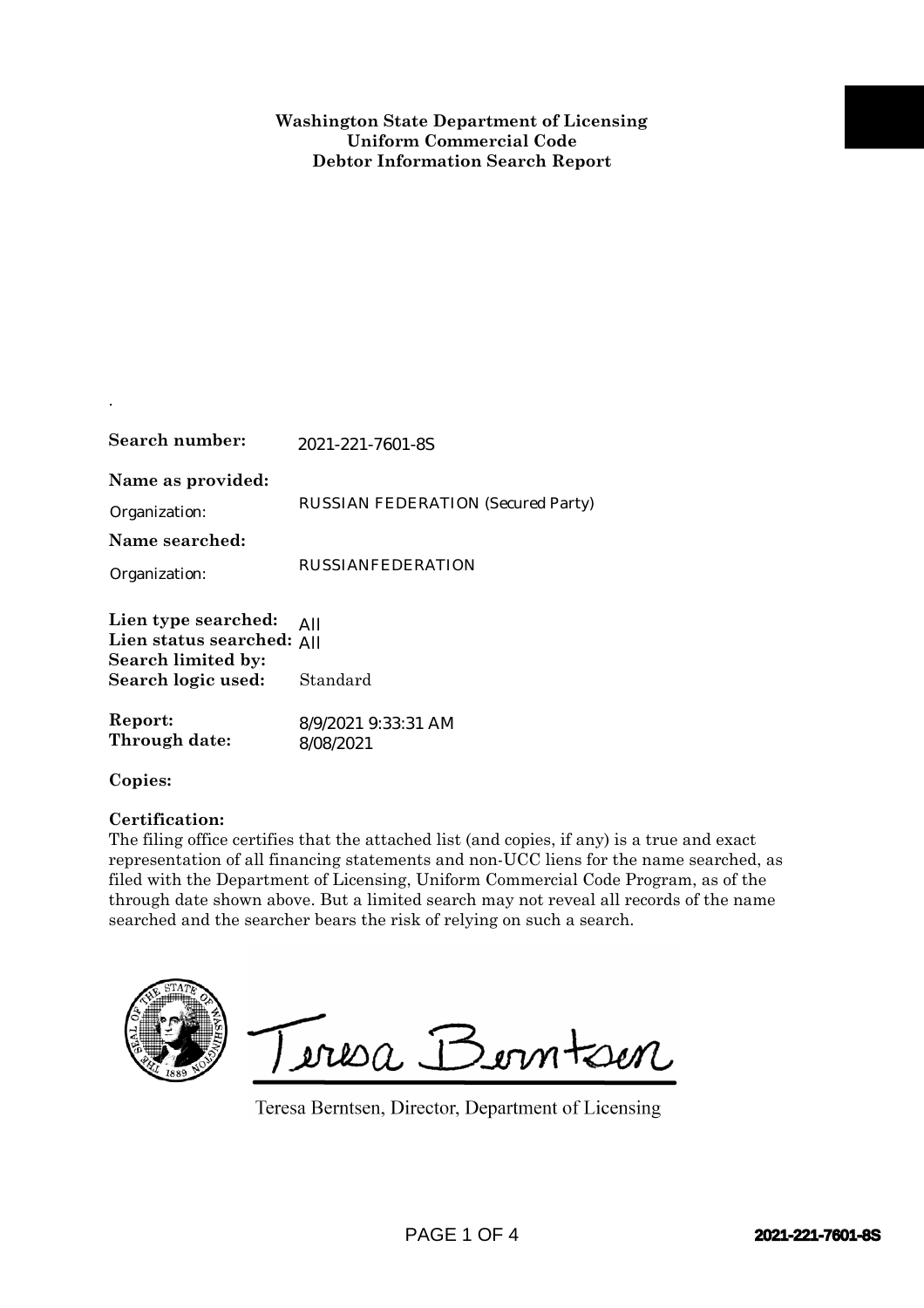1 of 3 Initial Financing Statement File Number: 2019-166-2007-2 Date and time filed: 6/15/2019 11:46:00 AM Lapse date: NONE (D) Staatsanwaltschaft Bielefeld Rohrteichstrasse 16<br>Bielefeld. 33602 Bielefeld, 33602 DE (D) Hurek, Claudia, c/o Rohrteichstrasse 16 Bielefeld, 33602 DE (D) Land Nordrhein Westfalen Horionstrasse 1<br>Düsseldorf. 40213 Düsseldorf, 40213 DE (D) Laschet, Armin, c/o Horionstrasse 1<br>Düsseldorf. 40213 Düsseldorf, 40213 DE (S) Russian Federation Ulitsa Ilyinka 23<br>Moscow. 103132 Moscow. 103132 RU Assignor :leckebusch, :lars, nearby Dover, ZZ History: Date & Time Filed File# #PGS -------------- ----------------- ----- ---- Initial 6/15/2019 11:46:00 AM 2019-166-2007-2 1

\_\_\_\_\_\_\_\_\_\_\_\_\_\_\_\_\_\_\_\_\_\_\_\_\_\_\_\_\_\_\_\_\_\_\_\_\_\_\_\_\_\_\_\_\_\_\_\_\_\_\_\_\_\_\_\_\_\_\_\_\_\_\_\_\_\_\_\_\_\_\_\_\_\_\_\_

\_\_\_\_\_\_\_\_\_\_\_\_\_\_\_\_\_\_\_\_\_\_\_\_\_\_\_\_\_\_\_\_\_\_\_\_\_\_\_\_\_\_\_\_\_\_\_\_\_\_\_\_\_\_\_\_\_\_\_\_\_\_\_\_\_\_\_\_\_\_\_\_\_\_\_\_

2 of 3 Initial Financing Statement File Number: 2019-362-0936-3 Date and time filed: 12/28/2019 5:47:00 PM Lapse date: NONE

- (D) Land Nordrhein Westfalen Horionstr 1 Düsseldorf, 40213 DE
- (D) Laschet, Armin, c/o Horionstr 1 Düsseldorf, 40213 DE
- (D) Amtsgericht Bielefeld Gerichtstrasse 6<br>Bielefeld. 33602 Bielefeld, 33602 DE
- (D) Gnisa, Jens, c/o Gerichtstrasse 6<br>Bielefeld, 33602 Bielefeld, 33602 DE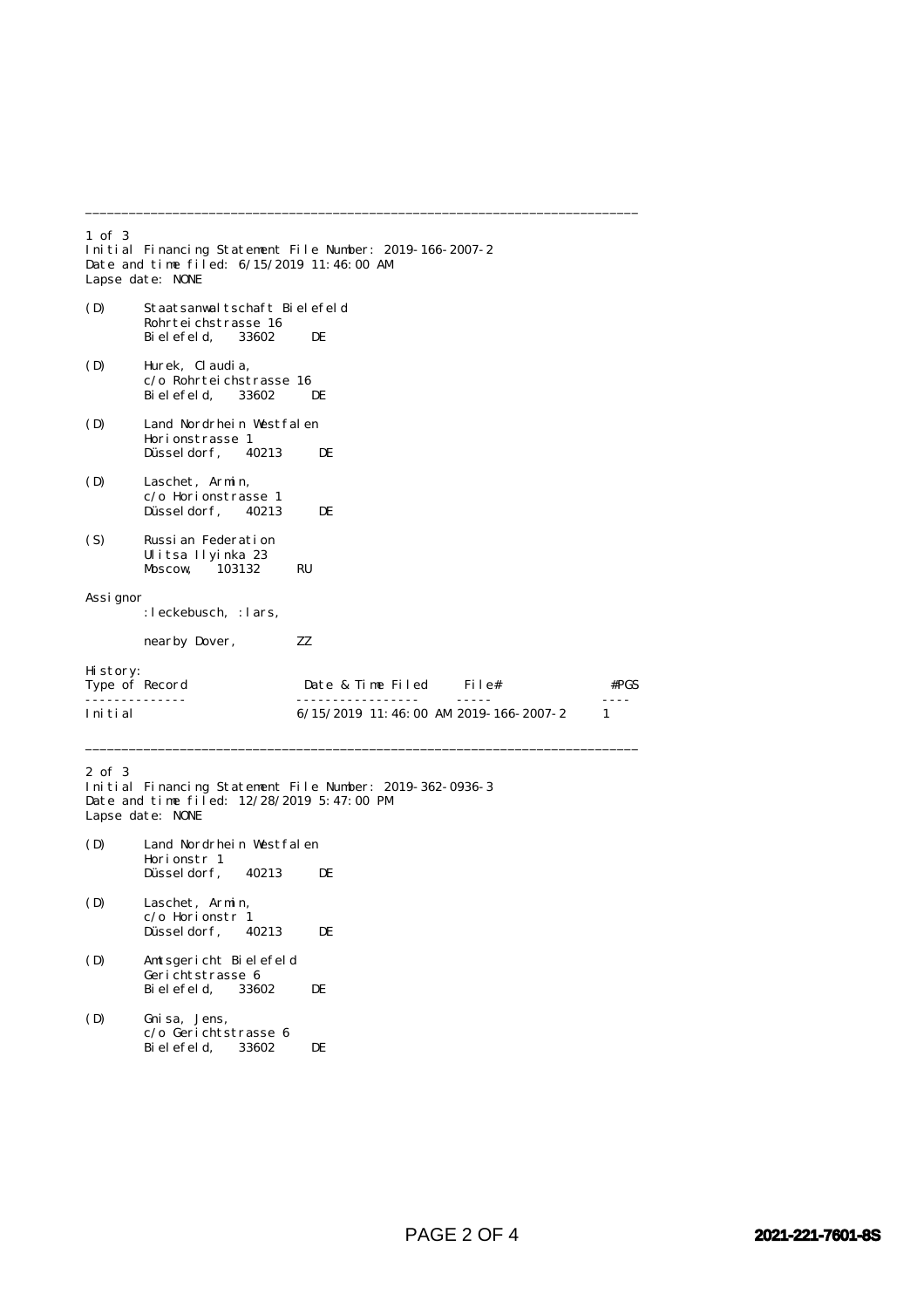| (D)                         | Pohl, Roland $[Dr]$ ,<br>c/o Gerichtstrasse 6<br>Bi el ef el d.<br>33602 | DE                                         |        |                      |
|-----------------------------|--------------------------------------------------------------------------|--------------------------------------------|--------|----------------------|
| (D)                         | Januzi, Martina,<br>c/o Gerichtstrasse 6<br>Bi el efel d,<br>33602       | DE                                         |        |                      |
| (D)                         | <b>BBL GbR</b><br>Königsallee 90<br>Düssel dorf,<br>40212                | DE                                         |        |                      |
| (D)                         | Pantlen, Andreas,<br>c/o Königsallee 90<br>Düssel dorf,<br>40212         | DE                                         |        |                      |
| (D)                         | Schlotter, Sinja,<br>c/o Königsallee 90<br>Düssel dorf,<br>40212         | DE                                         |        |                      |
| (D)                         | N2 Projekt MAC GmbH<br>Industriestrasse 4<br>Hövel hof,<br>33161         | DE                                         |        |                      |
| (D)                         | Ni ebuhr, Yvonne,<br>c/o Industriestrasse 4<br>Hövel hof,<br>33161       | DE                                         |        |                      |
| (D)                         | Kl ei nekathöfer, Dirk,<br>Ginsterweg 3<br>Verl,<br>33415<br>DE          |                                            |        |                      |
| (S)                         | Russian Federation<br>Ulitsa Ilyinka 23<br>103132<br>Moskow,             | RU                                         |        |                      |
| Assi gnor                   | :leckebusch,:lars,                                                       |                                            |        |                      |
|                             | nearby Dover,                                                            | ZZ                                         |        |                      |
| Hi story:<br>Type of Record |                                                                          | Date & Time Filed                          | File#  | #PGS                 |
| Initial                     |                                                                          | .<br>12/28/2019 5:47:00 PM 2019-362-0936-3 | $   -$ | ----<br>$\mathbf{1}$ |

\_\_\_\_\_\_\_\_\_\_\_\_\_\_\_\_\_\_\_\_\_\_\_\_\_\_\_\_\_\_\_\_\_\_\_\_\_\_\_\_\_\_\_\_\_\_\_\_\_\_\_\_\_\_\_\_\_\_\_\_\_\_\_\_\_\_\_\_\_\_\_\_\_\_\_\_

3 of 3

Initial Financing Statement File Number: 2019-365-1469-6 Date and time filed: 12/31/2019 6:24:00 AM Lapse date: NONE

- (D) Amtsgericht Bielefeld Gerichtstrasse 6 Bielefeld, 33602 DE
- (D) Zühlke, Ricarda, c/o Gerichtstrasse 6 Bielefeld, 33602 DE